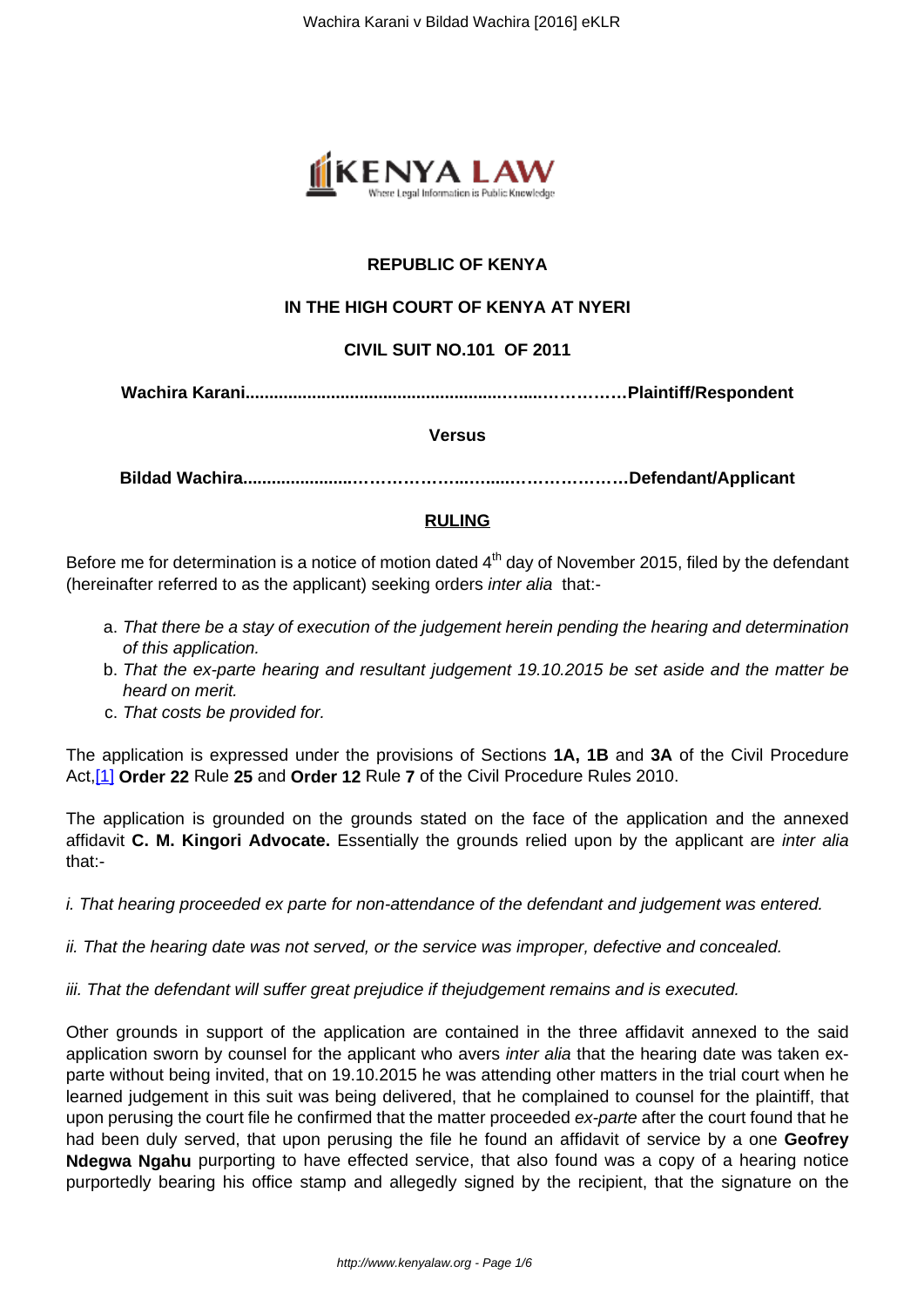stamp does not belong to any of his members of staff, that it is not for the default of the defendant or himself that there was no appearance.

In opposition to the application, the Plaintiff filed his affidavit sworn on 4.12.2015 in which he avers that the applicants advocate swore an affidavit on contentious matters instead of the client, that the application seeks to obstruct cause of justice and to allow the application would be repugnant to good practice and timely administration of justice, that the hearing notice was duly served, that the applicant is not being honest, that the application is an afterthought, that the applicant was not interested in having the matter heard, no valid ground for stay has been advanced and no sufficient explanation has been offered for failing to attend court.

Both advocates filed written submissions in support of their opposing positions. Mr. Kingori raised a pertinent issue on the receipt allegedly issued in support of the affidavit of service in question and also cited several authorities in support of his application.

Counsel for the Respondent on his part reiterated that the application is based on hearsay and unsubstantiated allegations.

**Mulla,** The Code of Civil Procedure<sup>[2]</sup> has illuminated the grounds for setting aside an ex parte decree and what constitutes sufficient cause for setting aside an ex parte judgement/decree. Essentially, setting aside an ex parte judgement is a matter of the discretion of the court. In the case of Esther Wamaitha Njihia & two others vs. Safaricom Ltd<sup>[3]</sup> the court citing relevant cases on the issue held inter alia:-

''the discretion is free and the main concern of the courts is to do justice to the parties before it (see Patel vs E.A. Cargo Handling Services Ltd.**[4]**) the discretion is intended to be exercised to avoid injustice or hardship resulting from accident, inadvertence or excusable mistake or error but is not designed to assist a person who deliberately sought, whether by evasion or otherwise , to obstruct or delay the cause of justice(see Shah vs. Mbogo**[5]**). The nature of the action should be considered, the defence if any should also be considered; and so should the question as to whether the plaintiff can reasonably be compensated by costs for any delay bearing in mind that to deny a litigant a hearing should be the last resort of a court. (See Sebei District Administration vs Gasyali.**[6]**)It also goes without saying that the reason for failure to attend should be considered."

Counsel for the Respondent referred to the case of Shah vs Mbogo.**[7]** Also relevant is the case of Ongom vs Owota<sup>[8]</sup> where the court held inter alia that the court must be satisfied about one of the two things namely:-

(a) either that the defendant was not properly served with summons;

(b) or that the defendant failed to appear in court at the hearing due to sufficient cause.

It's important for me to mention that in the above case, the court defined what constitutes sufficient cause and in this respect the following paragraph is highly relevant to the issues before me:-

"Once the defendant satisfies the court on either, the court is under duty to grant the application and make the order setting aside the ex parte decree, subject to any conditions the court may deem fit. However, what constitutes *'sufficient cause'* to prevent a defendant from appearing in Court, and what would be 'fit conditions' for the court to impose when granting such an order, necessarily depend on the circumstances of each case.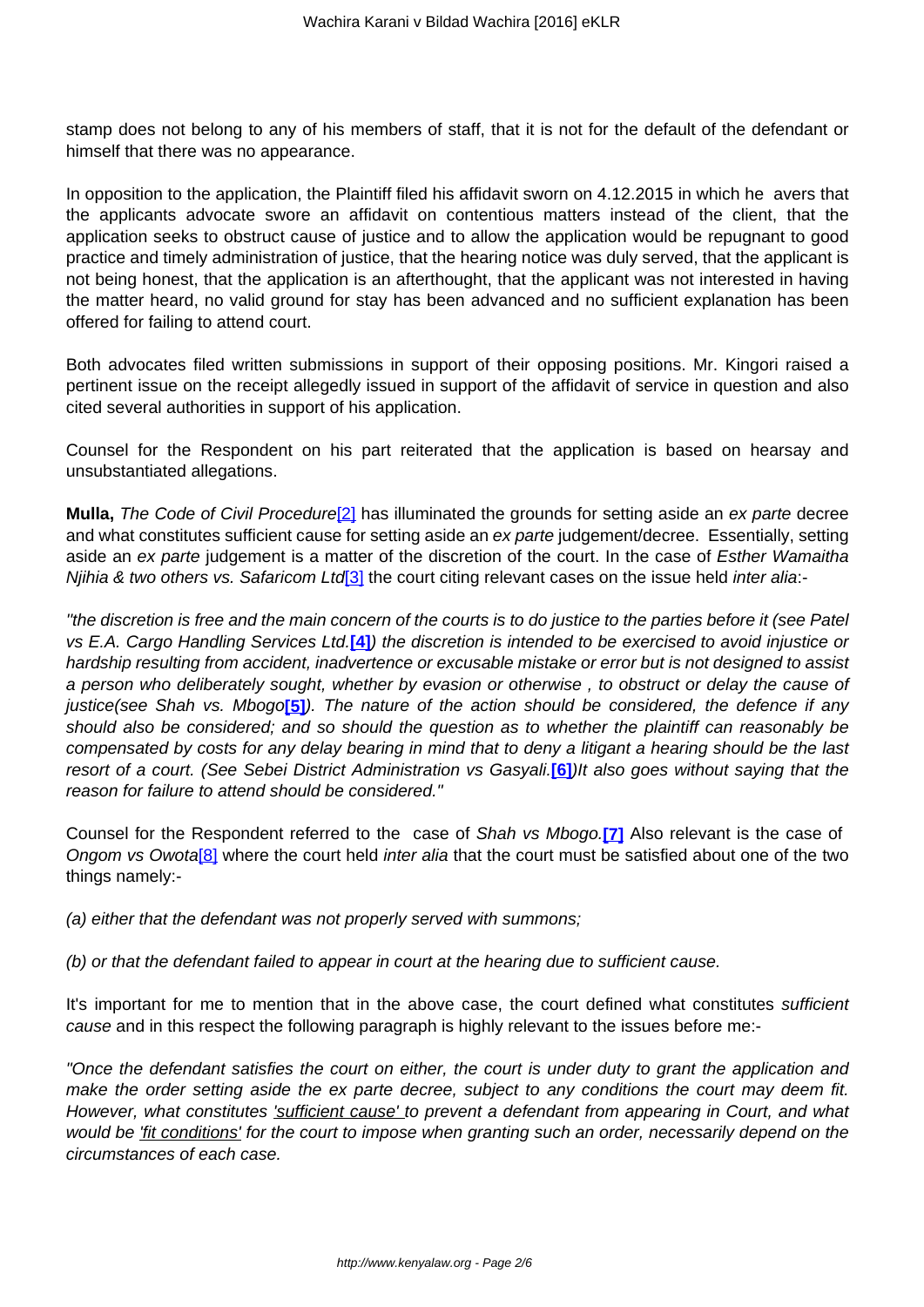Although it is an elementary principle of our legal system, that a litigant who is represented by an advocate, is bound by the acts and omissions of the advocate in the course of the representation, in applying that principle, courts must exercise care to avoid abuse of the system and or unjust or ridiculous results. A litigant ought not to bear the consequences of the advocates default, unless the litigant is privy to the default, or the default results from failure, on the part of the litigant, to give the advocate due instructions"

The applicant is required to satisfy to the court that he had a good and sufficient cause. What does the term "sufficient cause" mean." The Court of Appeal of Tanzania in the case of The Registered Trustees of the Archdiocese of Dar es Salaam vs The Chairman Bunju Village Government & Others<sup>[9]</sup> discussing what constitutes sufficient cause had this to say:-

"It is difficult to attempt to define the meaning of the words **'sufficient cause'**. It is generally accepted however, that the words should receive a liberal construction in order to advance substantial justice, when no negligence, or inaction or want of bona fides, is imputed to the appellant" (Emphasis added)

In Daphene Parry vs Murray Alexander Carson<sup>[10]</sup> the court had the following to say:-

'Though the court should no 'doubt' give a liberal interpretation to the words **'sufficient cause,'** its interpretation must be in accordance with judicial principles. If the appellant has a good case on the merits but is out of time and has no valid excuse for the delay, the court must guard itself against the danger of being led away by sympathy, ..................."(Emphasis added)

Examining the provisions relating to setting aside ex parte judgements, **Justice Adoyo** of the High Court of Uganda in Transafrica Assurance Co Ltd vs Lincoln Mujuni[11]stated that:-

"The rationale for this rule lies largely on the premise that an ex parte judgement is not a judgement on the merits and where the interests of justice are such that the defaulting party with sound reasons should be heard then that party should indeed be given a hearing"

The well established principles of setting aside interlocutory judgements were laid out in the case of Patel vs East Africa Cargo Handling Services[12]where **Duffus,V.P.** stated;

"The main concern of the court is to do justice to the parties and the court will not impose conditions on itself to fetter the wide discretion given to it by the rules. I agree that where it is a regular judgement as is the case here the court will not usually set aside the judgement unless it is satisfied that there is a defence on the merits. In this respect defence on merits, does not mean in my view, a defence that must succeed, it means as Sheridan J put it "a triable issue" that is an issue which raises a prima facie defence and which should go to trial for adjudication"

The fact that setting aside is a discretion of the court is not disputed. What is contested is whether the applicant has demonstrated "sufficient cause" to warrant the exercise of the courts discretion in its favour. I again repeat the question what does the phrase "Sufficient cause" mean. The Supreme Court of India in the case of Parimal vs Veena observed that:-

"**sufficient cause**" is an expression which has been used in large number of statutes. The meaning of the word **"sufficient"** is **"adequate"** or **"enough"**, in as much as may be necessary to answer the purpose intended. Therefore the word **"sufficient"** embraces no more than that which provides a platitude which when the act done suffices to accomplish the purpose intended in the facts and circumstances existing in a case and duly examined from the view point of a reasonable standard of a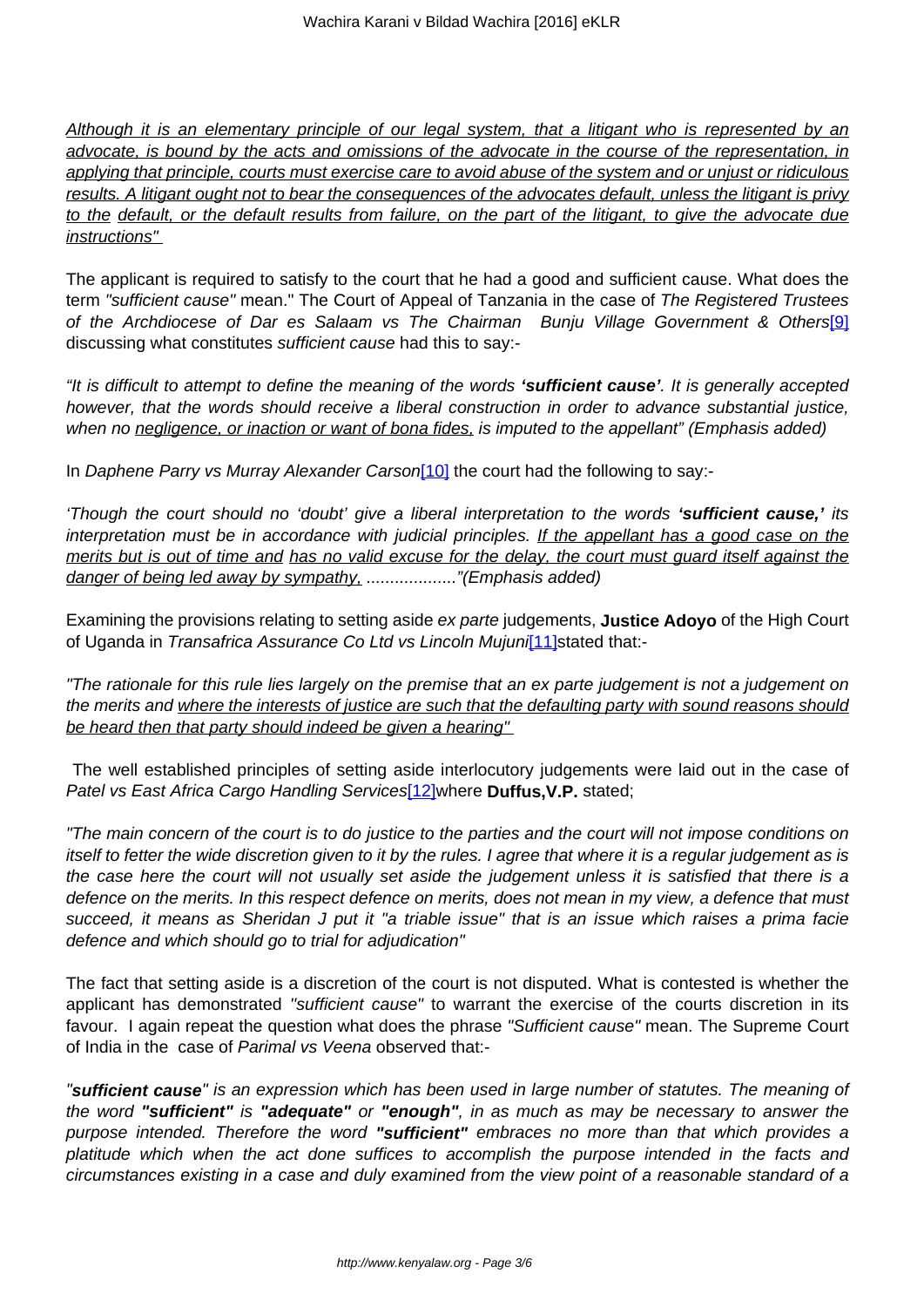curious man. In this context, **"sufficient cause"** means that party had not acted in a negligent manner or there was want of bona fide on its part in view of the facts and circumstances of a case or the party cannot be alleged to have been **"not acting diligently"** or **"remaining inactive."** However, the facts and circumstances of each case must afford sufficient ground to enable the court concerned to exercise discretion for the reason that whenever the court exercises discretion, it has to be exercised judiciously"

The court in the above case added that while deciding whether there is a sufficient cause or not, the court must bear in mind the object of doing substantial justice to all the parties concerned and that the technicalities of the law should not prevent the court from doing substantial justice and doing away with the illegality perpetuated on the basis of the judgement impugned before it.[13] The test to be applied is whether the defendant honestly and sincerely intended to remain present when the suit was called for hearing. Sufficient cause is thus the cause for which the defendant could not be blamed for his absence. Sufficient cause is a question of fact and the court has to exercise its discretion in the varied and special circumstances in the case at hand. There cannot be a straight-jacket formula of universal application.<sup>[14]</sup>Thus, the defendant must demonstrate that he was prevented from attending court by a sufficient cause.

The applicant has in my view offered a candid and frank explanation as to why the advocate or the defendant did not attend court. First, the hearing date was taken ex parte without inviting them a fact that was not denied. Secondly, the notice served has been disputed in that the signature appearing on the hearing notice is disputed. Thirdly, the receipt in the court file allegedly issued after filing the affidavit of service does not bear the name of the advocate for the Respondent. It bears the applicants advocates name.

Counsel for the Respondent argues that Mr.Kingori has sworn the affidavit instead of his client. I am fully aware of circumstances where an advocate cannot put himself in the position of a party by deposing on matters which should be sworn by the parties. But a close look at the contents of the affidavit reveals that the matters contained in the affidavit are matters within the knowledge of the advocate and not the applicant. Specifically, the matters deposed to relate to the alleged service. These are matters the applicant cannot swear. I find that Mr. Kingori Advocate properly swore the affidavit.

I find that the reason given by the applicant for failing to attend court is candid and excusable and that this is a proper case for the court to exercise its discretion in favour of the applicant. In this regard, I find useful guidance in the court of appeal decision in the case of Richard Nchapai Leiyangu vs IEBC & 2 others<sup>[15]</sup> where the court expressed itself as follows:-

"We agree with the noble principles which go further to establish that the courts' discretion to set aside ex parte judgement or order for that matter, is intended to avoid injustice or hardship resulting from an accident, inadvertence or excusable mistake or error but not to assist a person who deliberately seeks to obstruct or delay the course of justice"

I find the reason offered to be reasonable and excusable. I hold the view that it would be unjust and indeed a miscarriage of justice to deny a party who has expressed the desire to be heard the opportunity of prosecuting his case. The court in the above cited case of Richard Nchapai Leiyanguvs IEBC & 2 others**[16]** proceeded to state as follows:-

"The right to a hearing has always been a well-protected right in our constitution and is also the cornerstone of the rule of law. This is why even if the courts have inherent jurisdiction to dismiss suits, this should be done in circumstances that protect the integrity of the court process from abuse that would amount to injustice and at the end of the day there should be proportionality"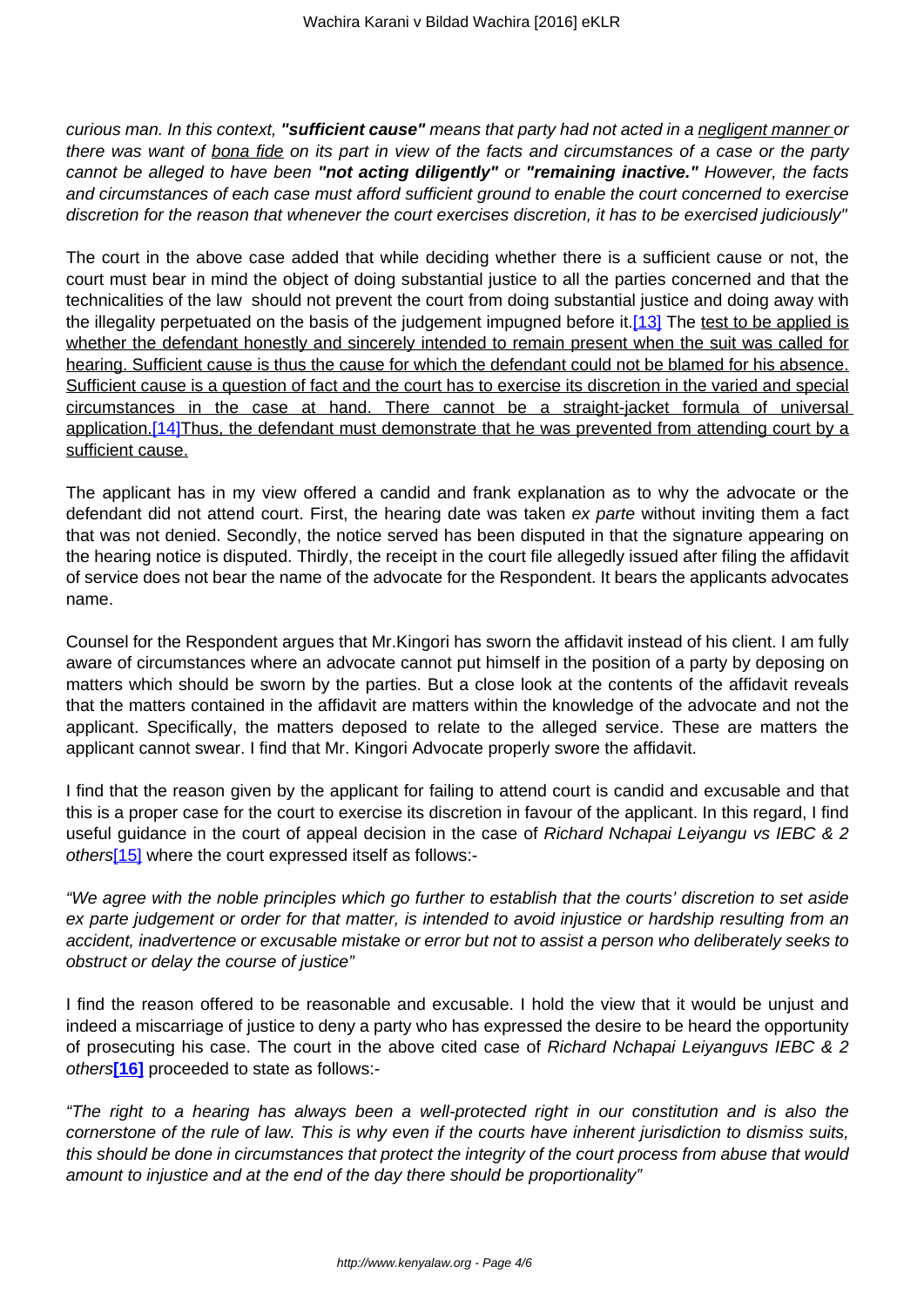The above case was cited with approval by the Court of Appeal in Harrison Waniohi Wambugu vs Felista Wairimu Chege**[17]**where by the court reinstated an appeal that had been dismissed for non-attendance. A similar position was held by the court of appeal in the case of Cecilia Wanja Waweru vs Jackson Wainaina Muiruri<sup>[18]</sup> where the court allowed an application to reinstate an appeal that had been dismissed for want of prosecution. Similarly, I stand guided and persuaded by the decision of the court of appeal in CMC Holdings Ltd vs James Mumo Nzioka**[19]** where it was held inter alia:-

"The discretion that a court of law has, in deciding whether or not to set aside ex-parte order such as before us was meant to ensure that a litigant does not suffer injustice or hardship as a result of among other things an excusable mistake or error. It would in our mind not be a proper use of such discretion if the court turns its back to a litigant who clearly demonstrates such an excusable mistake, inadvertence, accident or error"

I also find help in the position held by the court of appeal in the case of Wenendeya vs Gaboi**[20]** where the court in reinstating an appeal that had earlier been dismissed for non-attendance stated that disputes ought to be determined on merits and that lapses ought not necessarily debar a litigant from pursuing his rights.

It is also important to mention that the integrity of the service having been questioned, it was necessary for the process server to be availed and shed light on the issue. Counsel for the applicant raised the issue but never applied to cross-examine the process server. Similarly, counsel for the Respondent did not deem it fit to avail him if at all the service was indeed beyond reproach. The court was denied a golden opportunity to interrogate the issue further when the parties opted to dispose the application by way of written submissions.

Section **3A** of the Civil Procedure Act<sup>[21]</sup> provides that 'Nothing in this Act shall limit or otherwise affect the inherent power of the court to make such orders as may be necessary for the ends of justice or to prevent abuse of the process of the court.'

The fundamental duty of the court is to do justice between the parties. It is, in turn, fundamental to that duty that parties should each be allowed a proper opportunity to put their cases upon the merits of the matter. It is fundamental principle of natural justice, applicable to all courts whether superior or inferior, that a person against whom a claim or charge is made must be given a reasonable opportunity of appearing and presenting his case. If this principle be not observed, the person affected is entitled, ex debito justiciae, to have any determination which affects him set aside.

Discussing the nature and objects of the inherent powers of the court, Sir Dinshah Mulla in The Code of Civil Procedure<sup>[22]</sup>observes that:-

"the Code of Civil procedure is not exhaustive, the simple reason being that the legislature is incapable of contemplating all the possible circumstances, which may arise, in future litigation, and consequently, for providing the procedure for them. The principle is well established that when the Code of Civil Procedure is silent regarding a procedural aspect, the inherent power of the court can come to its aid to act **ex debito justiciae** for doing real and substantial justice between the parties. The court has, therefore, in many cases, where the circumstances so require, acted upon the assumption of the possession of an inherent power to act **ex debito justiciae**, and to do real and substantial justice for the administration, for which alone, it exists. However, the power, under this section, relates to matters of procedure. If ordinary rules of procedure result in injustice, and there is no other remedy, they can be broken in order to achieve the ends of justice............"